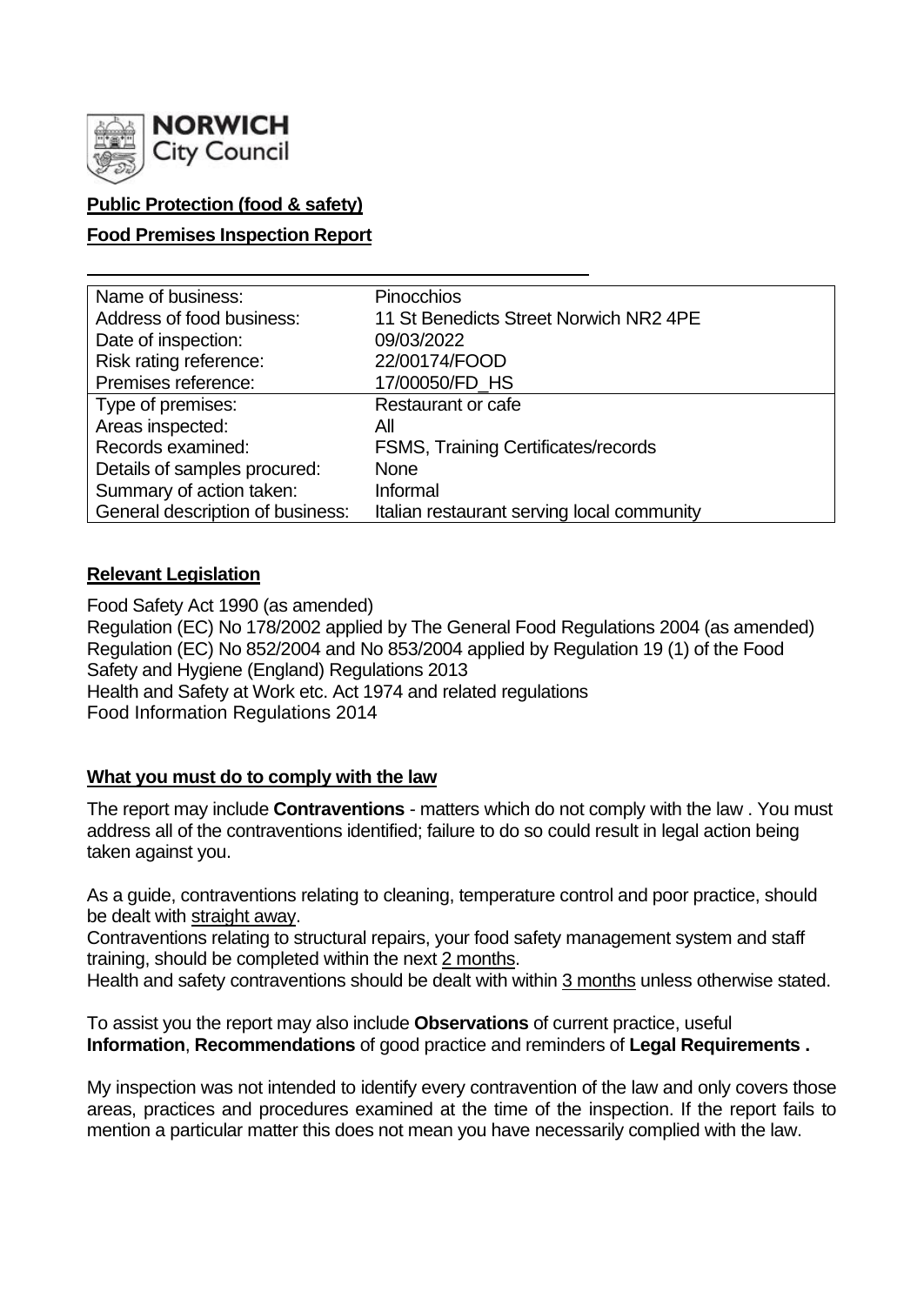# **FOOD SAFETY**

#### **How we calculate your Food Hygiene Rating:**

The food safety section has been divided into the three areas which you are scored against for the hygiene rating: 1. food hygiene and safety procedures, 2. structural requirements and 3. confidence in management/control procedures. Each section begins with a summary of what was observed and the score you have been given. Details of how these scores combine to produce your overall food hygiene rating are shown in the table.

| <b>Compliance Area</b>                     |          |    |           | <b>You Score</b> |           |    |           |    |      |  |  |
|--------------------------------------------|----------|----|-----------|------------------|-----------|----|-----------|----|------|--|--|
| Food Hygiene and Safety                    |          |    |           | 0                | 5         | 10 | 15        | 20 | 25   |  |  |
| <b>Structure and Cleaning</b>              |          |    |           | 0                | 5         | 10 | 15        | 20 | 25   |  |  |
| Confidence in management & control systems |          |    |           | 0                | 5.        | 10 | 15        | 20 | 30   |  |  |
|                                            |          |    |           |                  |           |    |           |    |      |  |  |
| <b>Your Total score</b>                    | $0 - 15$ | 20 | $25 - 30$ |                  | $35 - 40$ |    | $45 - 50$ |    | > 50 |  |  |
| <b>Your Worst score</b>                    | 5        | 10 | 10        |                  | 15        |    | 20        |    |      |  |  |
|                                            |          |    |           |                  |           |    |           |    |      |  |  |
| <b>Your Rating is</b>                      | 5        |    |           | 3                | 2         |    |           |    | 0    |  |  |

Your Food Hygiene Rating is 4 - a good standard



### **1. Food Hygiene and Safety**

All the significant food hazards are understood and controls are in place. **(Score 5)**

#### Contamination risks

**Contravention** The following exposed food to the general risk of cross-contamination with bacteria or allergens or its physical contamination with dirt, foreign objects or chemicals:

• wooden spoon used as a butter scoop. Wood is not suitable as a material with food as it is absorbent and cannot be easily cleaned.

**Observation** I was pleased to see you were able to demonstrate effective controls to prevent cross-contamination.

#### Hand-washing

**Observation** I was pleased to see hand washing was well managed.

#### **2. Structure and Cleaning**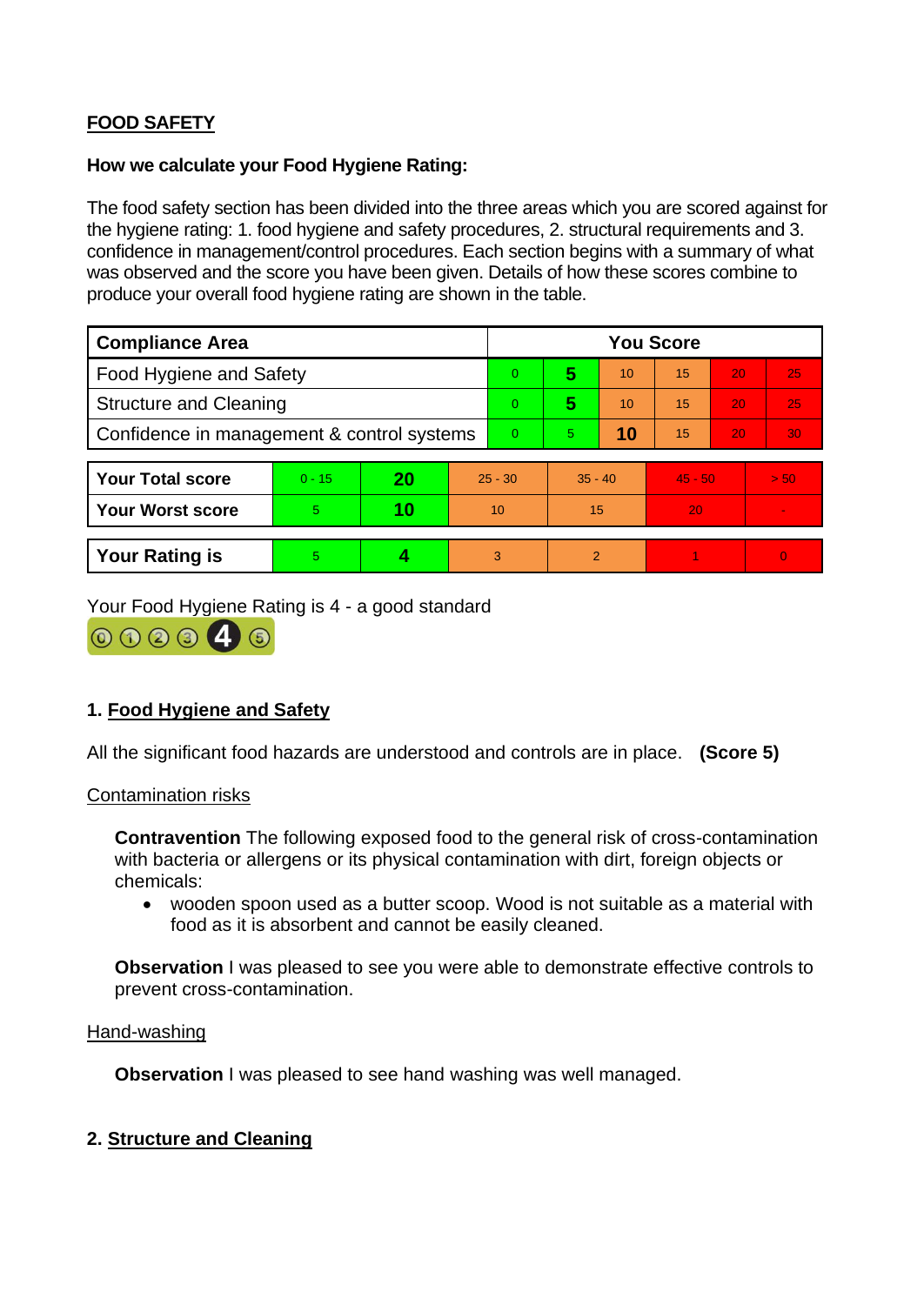The structure facilities and standard of cleaning and maintenance are all of a good standard and only minor repairs and/or improvements are required. Pest control and waste disposal provisions are adequate. The minor contraventions require your attention. **(Score 5)**

### Cleaning of Structure

**Contravention** The following items could not be effectively cleaned and must be covered or made non-absorbent:

• mdf or chipboard shelves

#### Cleaning of Equipment and Food Contact Surfaces

**Contravention** The following items are dirty and must be cleaned:

• ice cream freezer seal in downstairs bar area

### Pest Control

**Contravention** Pest proofing is inadequate particularly in the following areas:

• no fly screens fitted to the open windows to drinks store

**Legal Requirement** The layout, design, construction, siting and size of food premises must permit good food hygiene practices, including protection against pests.

**Observation** You have a pest control contract in place and there is no evidence of pest activity on the premises.

### **3. Confidence in Management**

There are generally satisfactory food safety controls in place although there is evidence of some non-compliance with the law. All the significant food hazards are understood and controls are in place. Some minor issues were identified relating to staff supervision and training. You have a satisfactory track record. The contraventions require your attention; although not critical to food safety they may become so if not addressed. **(Score 10)**

#### Type of Food Safety Management System Required

**Legal Requirement** Food business operators must put in place, implement and maintain a permanent procedure or procedures based on HACCP principles:

- Identify hazards to food.
- Identify the critical limits (what is acceptable and unacceptable).
- Monitor critical control points to ensure critical limits are met.
- Keep appropriate records to demonstrate control measures are effective.

#### Proving Your Arrangements are Working Well